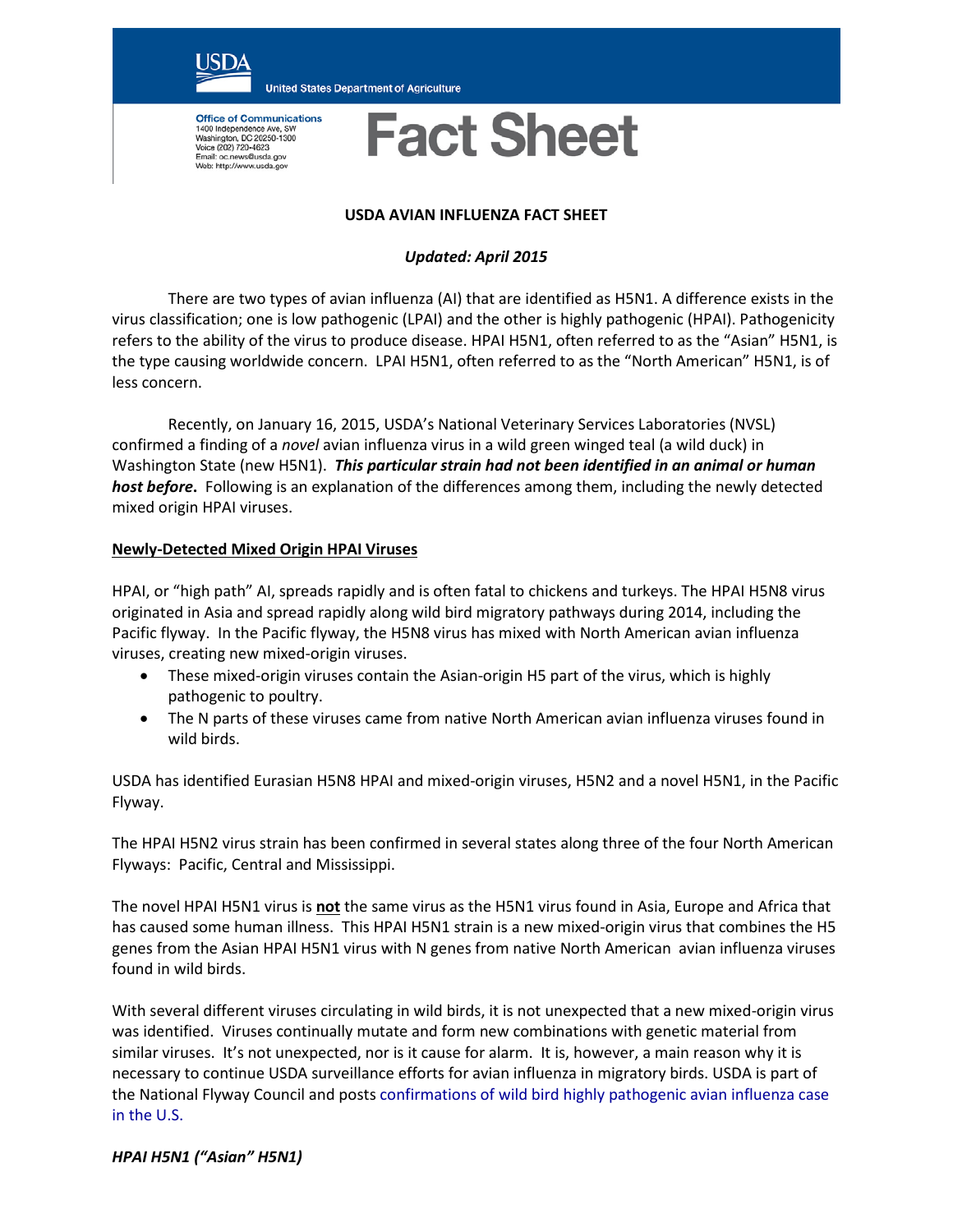Because HPAI spreads rapidly and is often fatal to chickens and turkeys, this includes "Asian" HPAI H5N1 which has been found in Southeast Asia, Africa and Europe. Millions of birds have died in countries where "Asian" HPAI H5N1 has been detected. This virus also has infected people, most of whom have had direct contact with infected birds.

"Asian" HPAI H5N1 has not been detected in the United States. However, other strains of HPAI have been detected and eradicated three times in the United States: in 1924, 1983 and 2004. No significant human illness resulted from these outbreaks.

The 1924 HPAI H7 outbreak was contained and eradicated in East Coast live bird markets.

The 1983-84 HPAI H5N2 outbreak resulted in humanely euthanizing approximately 17 million chickens, turkeys and guinea fowl in Pennsylvania and Virginia to contain and eradicate the disease.

In 2004, USDA confirmed an HPAI H5N2 outbreak in chickens in Texas. The disease was quickly eradicated thanks to close coordination and cooperation between USDA and State, local, and industry leaders.

### *LPAI H5N1 ("North American" H5N1)*

LPAI, or "low path" AI, commonly occurs in wild birds. In most cases, it causes minor sickness or no noticeable signs of disease. It is rarely fatal in birds. LPAI strains are not known to be a human health concern. This includes LPAI H5N1. Evidence of LPAI H5N1 has been found in wild birds in the United States in recent years and is not closely related to the more severe HPAI H5N1 circulating overseas. Examples of historical reports of LPAI H5N1 received by USDA include:

1975 – LPAI H5N1 was detected in a wild mallard duck and a wild blue goose in Wisconsin as part of routine sampling, not as a result of noticeable illness in the birds

1981 and 1985 – the University of Minnesota conducted a sampling procedure in which sentinel ducks were monitored in cages placed in the wild for a short period of time and LPAI H5N1 was detected in those ducks in both years.

1983 – LPAI H5N1 was detected in ring-billed gulls in Pennsylvania.

1986 - LPAI H5N1 was detected in a wild mallard duck in Ohio as part of routine sampling, not as a result of noticeable illness in the birds.

2002 – LPAI H5N1 antibodies were detected in turkeys in Michigan but the virus could not be isolated; therefore this detection could not be confirmed.

2005 - LPAI H5N1 was detected in ducks in Manitoba, Canada.

2006 – LPAI H5N1 was confirmed in two Michigan mute swans and mallard ducks; Maryland resident wild mallard ducks, and Pennsylvania wild mallard ducks; and Delaware green-winged teals, all sampled as part of USDA's expanded avian influenza surveillance.

In the past, there was no requirement for reporting or tracking LPAI H5 or H7 detections in wild birds so states and universities tested wild bird samples independently of USDA. Because of this, the above list of previous detections might not be all inclusive of past LPAI H5N1 detections. However, the World Organization for Animal Health (OIE), om 2006, changed its requirement of reporting detections of avian influenza. Now, all confirmed LPAI H5 and H7 AI subtypes must be reported to the OIE because of their potential to mutate into highly pathogenic strains. Therefore, USDA now tracks these detections in wild birds, backyard flocks, commercial flocks and live bird markets.